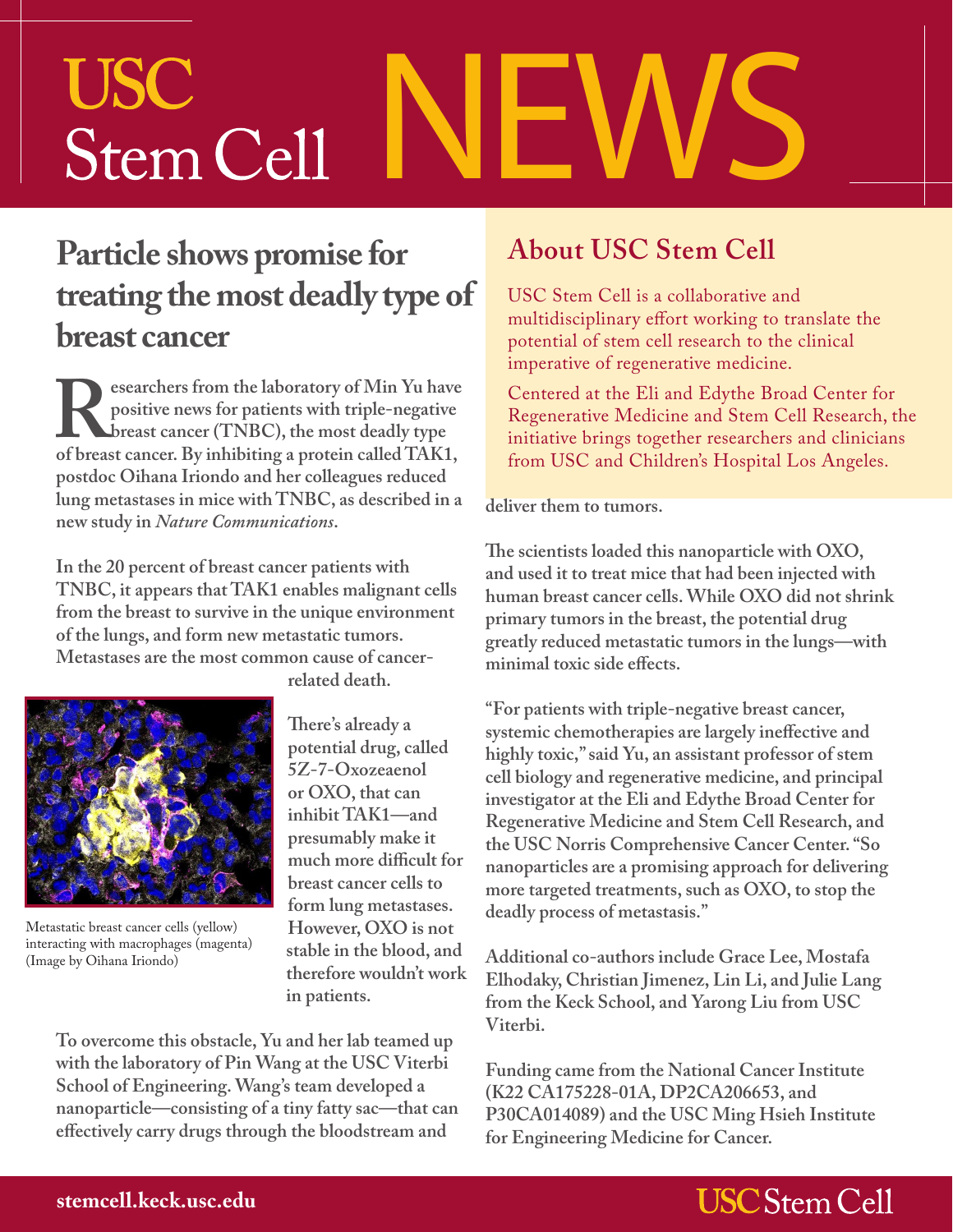## **When it comes to balancing the immune system, some blood stem cells are better than others**

II your body, blood stem cells produce approximate<br>
10 billion new white blood cells, which are also<br>
known as immune cells, each and every day. Even<br>
more remarkably, if some of these blood stem cells fail **n your body, blood stem cells produce approximately 10 billion new white blood cells, which are also known as immune cells, each and every day. Even to do their part, then other blood stem cells pick up their slack and overproduce whichever specific type of immune cell is lacking, according to a new USC Stem Cell study published in the journal** *EMBO Reports***.**

**USC PhD student Lisa Nguyen and colleagues in the laboratory of Rong Lu observed this phenomenon by tracking the individual blood stem cells that reside in the bone marrow of mice. To create the tracking labels, the scientists attached a unique piece of genetic code to each blood stem cell. During blood production, each blood stem cell passes its unique genetic label onto its progeny—which include two types of immune cells, known as B cells and T cells.**

**To test the contributions of these uniquely labelled blood stem cells, the scientists performed a series of bone marrow transplantations in mice. Mice received a combination of normal blood stem cells and deficient blood stem cells with a genetic mutation that prevented them from producing either B cells only, or both B and T cells.**

**The scientists found that the normal blood stem cells compensated for the B and T cell deficiencies. When co-transplanted with B-deficient stem cells, the normal stem cells overproduced B cells to keep the immune system in balance. And when co-transplanted with B- and T-deficient stem cells, the normal stem cells compensated by overproducing both B and T cells to maintain a balanced immune system.**

**Furthermore, the scientists found that a few specific blood stem cells were doing most of the work. These key blood stem cells proliferated dramatically to compensate for the immune cell deficiencies in the recipient mice, and these cells continued to proliferate when they were** 

**transplanted into different recipient mice. Furthermore, these highly productive blood stem cells showed changes in gene activity that enhanced their ability to oversupply deficient types of immune cells.**



A healthy T cell (Image/National Institute of Allergy and Infectious Diseases)

#### **"These stem**

**cells' ability to compensate provides some degree of resilience to disruptions of the blood and immune system—such as the aging process, the early stages of many blood cancers and disorders, and bone transplantation," said Lu, an assistant professor of stem cell biology and regenerative medicine at USC. "By understanding and ultimately harnessing this innate capacity of stem cells, we can potentially optimize treatments for a wide range of diseases."**

**Additional co-authors include Zheng Wang, Adnan Y. Chowdhury, Elizabeth Chu, Jiya Eerdeng and Du Jiang from the Lu Laboratory.**

**Funding came from the National Institutes of Health (R00HL113104, R01HL135292, R01HL138225, P30CA014089, T32HD060549, and F31HL134359), the Rose Hills Foundation Science and Engineering Fellowship, the USC Provost's Undergraduate Research Fellowship, the California Institute for Regenerative Medicine Training Grant, the Hearst Fellowship Award, the USC Office of Research, and the Norris Medical Library.**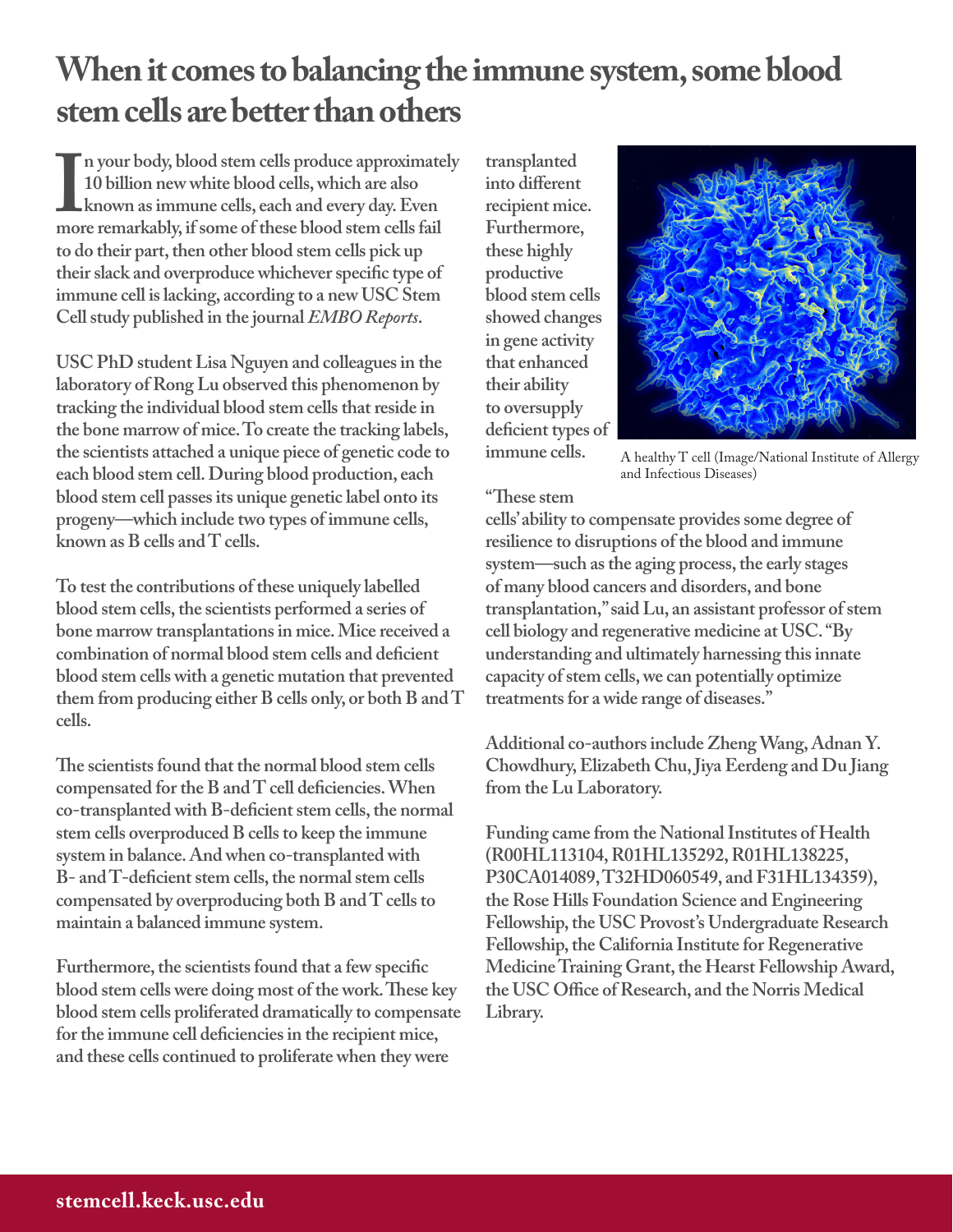## **Synthetic "tissues" build themselves**

**n a study in the journal** *Science***, researchers have demonstrated the ability to program groups of individual cells to self-organize into multi-**



Engineered mouse cells (Image/Leonardo Morsut)

**layered structures reminiscent of simple organisms or the first stages of embryonic development.**

**Leonardo Morsut, an assistant professor of stem cell biology and regenerative medicine at USC, contributed to the research as a co-corresponding author when he was a postdoctoral researcher in the lab of Wendell Lim at the** 

**University of California, San Francisco (UCSF).**

**A critical part of development is that, as biological structures form, cells communicate with one another and make coordinated, collective decisions about how to organize themselves. To mimic this process, the new research relied on a powerfully customizable synthetic signaling molecule called synNotch (for "synthetic Notch receptor"), which allowed the researchers to program cells to respond to specific cell-cell communication signals with bespoke genetic programs.**

**SynNotch was originally developed in the Lim lab by Morsut and co-author Kole Roybal, now an assistant professor of microbiology and immunology at UCSF.**

**In the current study, using synNotch, the researchers engineered cells to respond to specific signals from neighboring cells by producing Velcro-like adhesion molecules called cadherins as well as fluorescent marker proteins. Remarkably, just a few simple forms of collective cell communication were sufficient to cause ensembles of cells to change color and self-organize into multi-layered structures akin to simple organisms or developing tissues.**

**In their simplest experiment of this sort, the researchers programmed two groups of cells to selforganize into a two-layered sphere. The researchers went on to program groups of cells to self-assemble in increasingly complex ways, such as building a threelayered sphere. They even engineered cells that formed the beginnings of "polarity"—the distinct front-back, left-right, head-toe axes that define the "body plans" of many multicellular organisms—by expressing different types of cadherin adhesion molecules that instructed the cellular assemblages to divide into "head" and "tail" sections or produce radial "arms."**

**These experiments demonstrated that cells could be programmed to develop over time to form more complex structures, much like a single fertilized egg divides and differentiates to form different parts of the body and distinct tissues like skin, muscle, nerve and bone. Lim, Morsut and the team showed that these complex spheroids were also self-repairing: when the researchers cut the multi-layered spheroids in half with a micro-guillotine developed by coauthors Lucas R. Blauch and Sindy Tang of Stanford University, the remaining cells quickly re-formed and reorganized according to their intrinsic program.**

**In the future, the researchers imagine programming ever more complex tissue-like cellular structures through multiple layers of synNotch signaling. In this way, the scientists envision programming the self-organization of elaborate structures needed for growing tissues for wound repair or transplant.**

**UCSF postdoctoral researcher Satoshi Toda was lead author of the new study. The research was supported by the National Institutes of Health (K99 1K99EB021030, 5P50GM081879, T32GM008412), the National Science Foundation–funded Center for Cellular Construction at UCSF (DBI-1548297), the US Defense Advanced Research Projects Administration (DARPA) Engineered Living Materials program, the Howard Hughes Medical Institute, the Japan Society for the Promotion of Science ( JSPS), the Human Frontiers of Science Program (HFSP), and the European Molecular Biology Organization (EMBO).**